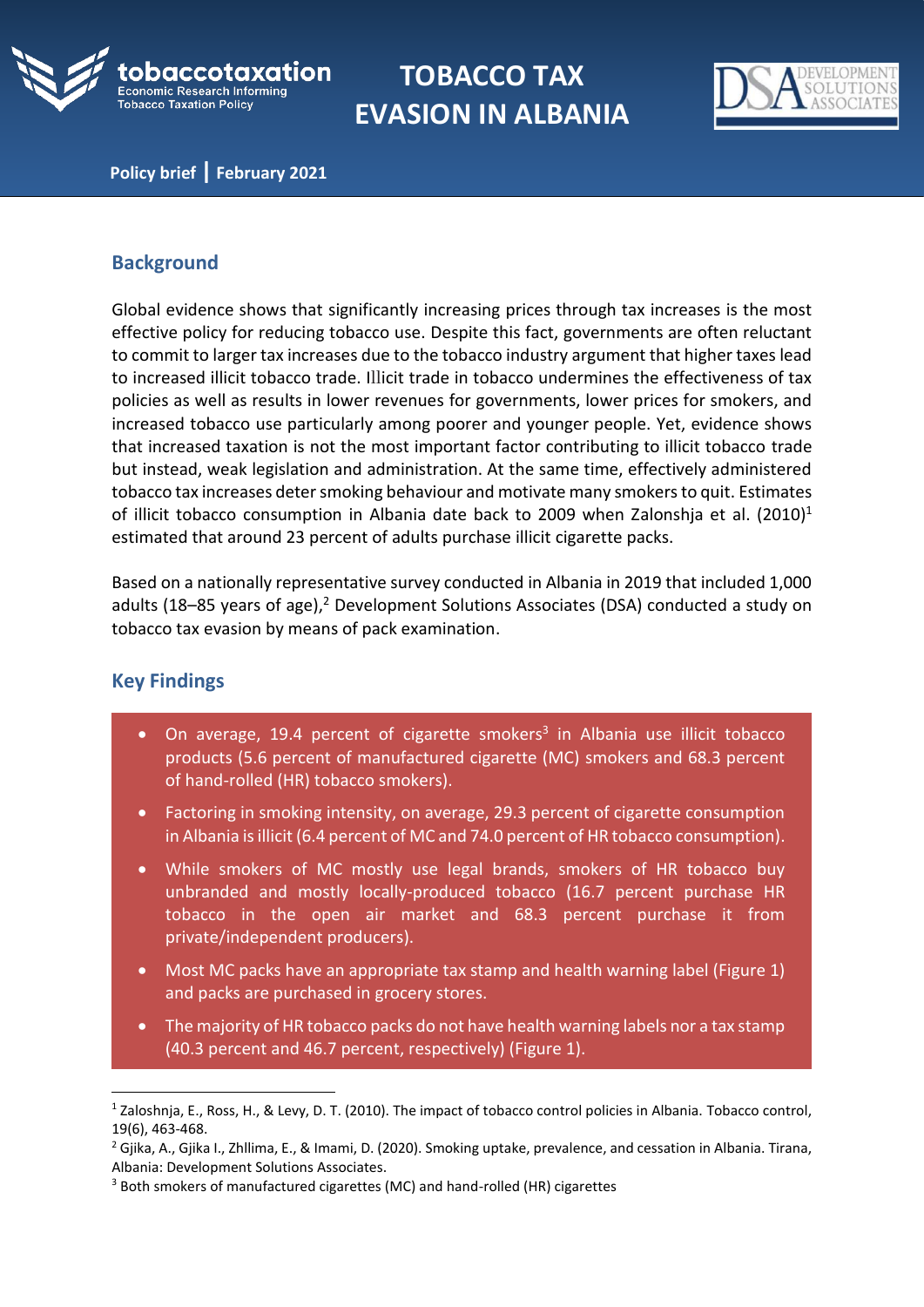### The open air market and streets are the main places of purchase for illicit HR tobacco.



### **Figure 1.** The majority of HR tobacco packs do not have health warning labels or tax stamps

Source: Authors' calculations.

## **Factors contributing to tobacco tax evasion**

The study results show that unemployed smokers are more likely to evade taxes compared to employed smokers. About one in four smokers who belong to lower-income households earning up to €400 per month smoke illicit cigarettes, while high-income MC smokers are less likely to evade taxes.

The study reveals that the share of illicit cigarette consumption in Albania is still large and that a considerable number of smokers in Albania consume illicit tobacco products. A significant share of illicit trade is driven by HR tobacco, which is typically purchased from illicit sources. Addressing illicit trade requires a careful analysis not only of tax-related factors for their impact on illicit trade but also non-tax factors including weak governance, high levels of corruption, poor government commitment to tackling illicit tobacco, ineffective customs and tax administration, and prevailing informal distribution channels for tobacco products.<sup>4</sup> Thus, improvement of the institutional framework and law enforcement related to tobacco control is very important in the context of Albania.

<sup>4</sup> Acharya A, Angus K, Asma S, Bettcher DW, Blackman K, Blecher E, Borland R, Ciecierski C, Commar AA, Cui M, da Costa e Silva VL, David AM, Delipalla S, Emery S & Hastings G (2016) The Economics of Tobacco and Tobacco Control. Chaloupka F (Editor), Fong G (Editor) & Yürekli A (Editor) NCI Tobacco Control Monograph Series, 21. Bethesda, MD: U.S. Department of Health and Human Services, National Institutes of Health, National Cancer Institute, and World Health Organization.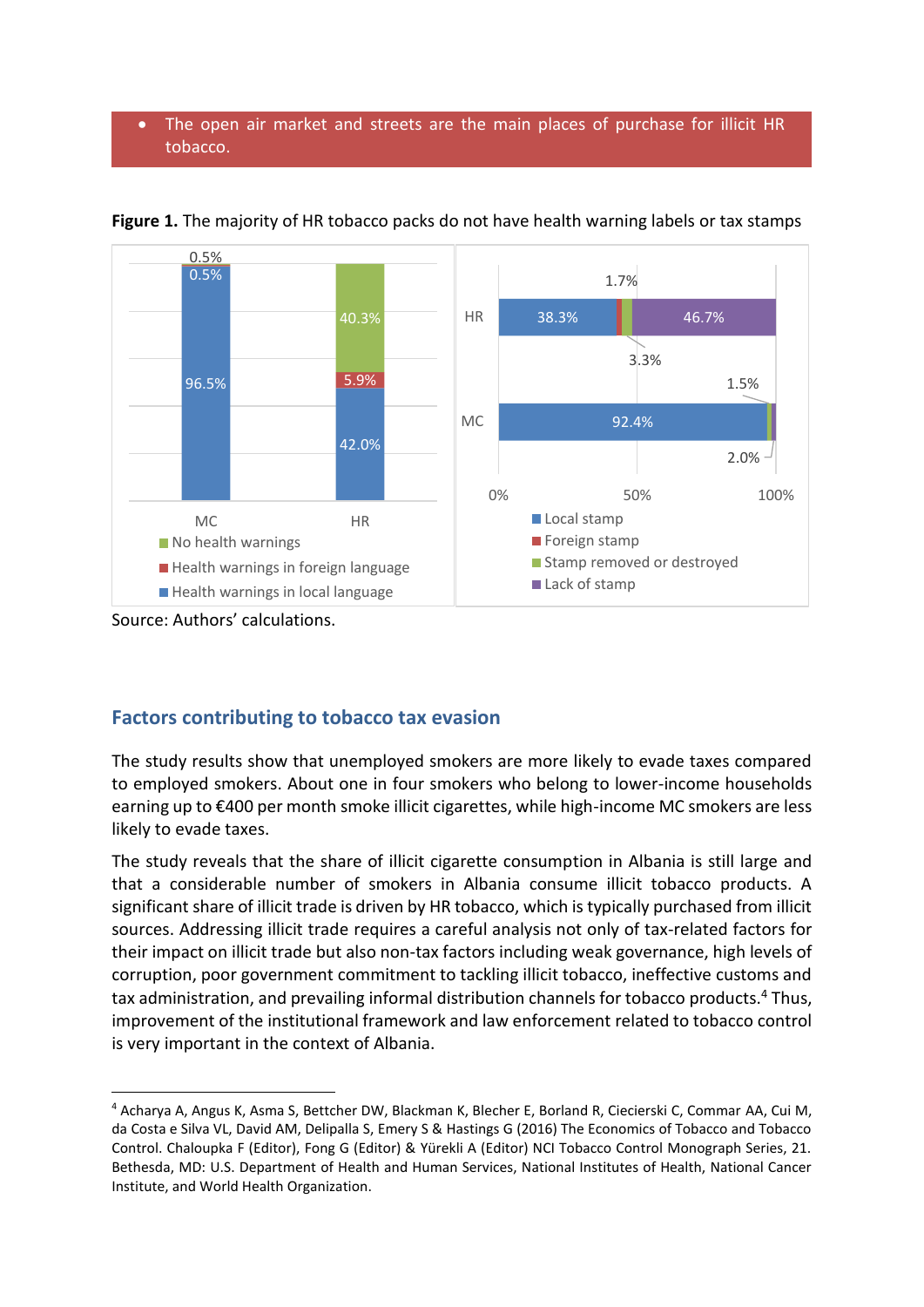# **Policy Recommendations**

## • *Tax increases should be paired with strengthening of monitoring, enforcement, and awareness efforts*

Previous empirical study results suggest that increased taxation can cause both reduced cigarettes consumption and illicit purchase increase. Different income groups react differently to price and income changes. More specifically, the empirical results suggest that low-income households are highly affected by price increases. For the low-income group a 25 percent price increase would lead to a sharp reduction of cigarette consumption by 27.1 percent<sup>5</sup>. On the other hand, lower income groups are also more prone to illicit tobacco purchase.

To strengthen the effectiveness of tobacco tax increases in terms of their positive impacts on public health and government revenues, government should prioritize **closer market monitoring by state authorities responsible for control of the tobacco trade as well as health awareness campaigns related to tobacco cessation**, to increase the likelihood that those who are most affected by price increases, such as poorer households, will quit using tobacco rather than switch to illicit tobacco consumption. A common and coordinated set of actions can be carried out between inspection by the State Health Directorate and education by the Institute of Public Health and Regional Directories of Education agencies to intensify consumer awareness of the harms of tobacco use and the benefits of cessation, especially when tax increases are introduced.

Tobacco cessation services should be made available and easily accessible to vulnerable populations. The government could follow the example of many countries that earmark a portion of their tobacco tax revenues for tobacco cessation services.

#### • *Tobacco retail sales should be regulated, and relevant legislation should be adopted*

There have been efforts to regulate retail tobacco sales, but currently there are no restrictions in place, as any type of retailer or business operator can sell tobacco. In March 2019, through a draft law<sup>6</sup> amending the law on tobacco, the Ministry of Health and Social Protection proposed requiring licenses for retail points of sale of tobacco products, but that requirement has not yet been endorsed. Thus, it is necessary to adopt and adequately enforce regulations on tobacco retail sales.

<sup>5</sup> DSA (2019). *Healthier and wealthier – Why taxing tobacco is important not only for Health but also for the economy, Policy Brief.*

<sup>6</sup> Ministry of Health and Social Protection (2019). Some additions and amendments to law no. 9636, dated 6.11.2006 "On the protection of health from tobacco products", as amended.